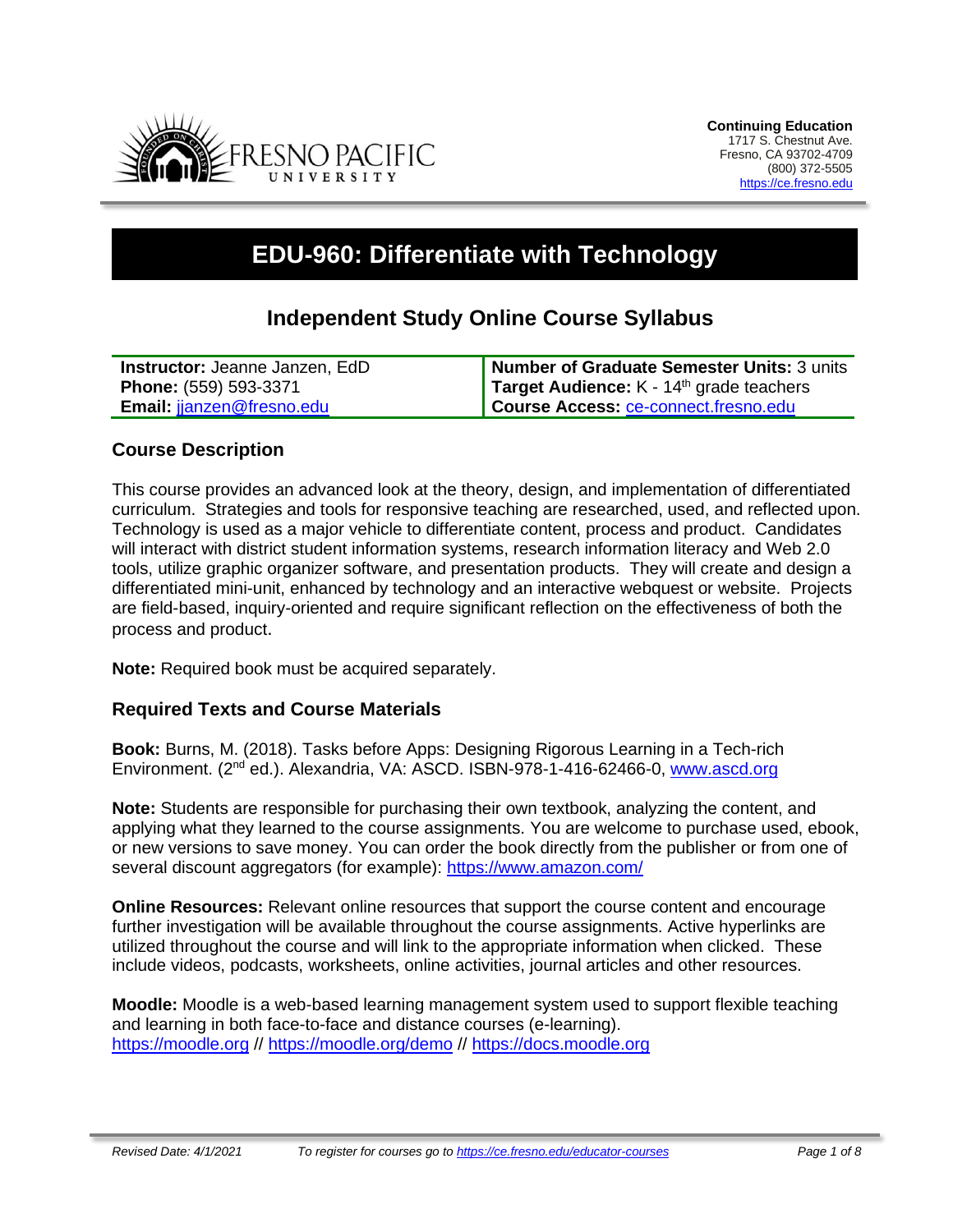# **Course Dates**

Self-paced; students may enroll at any time and take up to one year, from the date of registration, to complete assignments. Students may complete assignments in no less than three weeks for a 3 unit course (one week per unit).

# **National Standards Addressed in This Course**

#### **National Board for Professional Teaching Standards (NBPTS)**

[\(http://www.nbpts.org/standards-five-core-propositions/\)](http://www.nbpts.org/standards-five-core-propositions/)

First published in 1989 and updated in 2016, *[What Teachers Should Know and Be Able to Do](http://www.accomplishedteacher.org/)* articulates the National Board's Five Core Propositions for teaching. The Five Core Propositions comparable to medicine's Hippocratic Oath — set forth the profession's vision for accomplished teaching. Together, the propositions form the basis of all National Board Standards and the foundation for National Board Certification. Course assignments have been designed so students can demonstrate excellence against these professional teaching standards whenever possible.

- Proposition 1: Teachers are committed to students and their learning
- Proposition 2: Teachers know the subject they teach and how to teach those subjects to students
- Proposition 3: Teachers are responsible for managing and monitoring student learning
- Proposition 4: Teachers think systematically about their practice and learn from experience
- Proposition 5: Teachers are members of learning communities

#### National Content / Common Core Standards

National Educational Technology Standards for Teachers (NETS-T):

- 1. Technology Operations and Concepts Teachers demonstrate a sound understanding of technology operations and concepts.
- 2. Planning and Designing Learning Environments and Experiences Teachers plan and design effective learning environments and experiences supported by technology.
- 3. Teaching, Learning, and the Curriculum Teachers implement curriculum plans that include methods and strategies for applying technology to maximize student learning.
- 4. Assessment and Evaluation Teachers apply technology to facilitate a variety of effective assessment and evaluation strategies.
- 5. Productivity and Professional Practice Teachers use technology to enhance their productivity and professional practice.
- 6. Social, Ethical, Legal, and Human Issues Teachers understand the social, ethical, legal, and human issues surrounding the use of technology in PK-12 schools and apply that understanding in practice.

National Board for Professional Teaching Standards (NBPTS):

- Prop. 1: Teachers are committed to students and learning.
- Prop. 2: Teachers Know the Subjects they teach and how to teach those subjects to students.
- Prop. 3: Teachers are responsible for managing and monitoring student learning.
- Prop. 4: Teachers Think Systematically about their practice and learn from experience.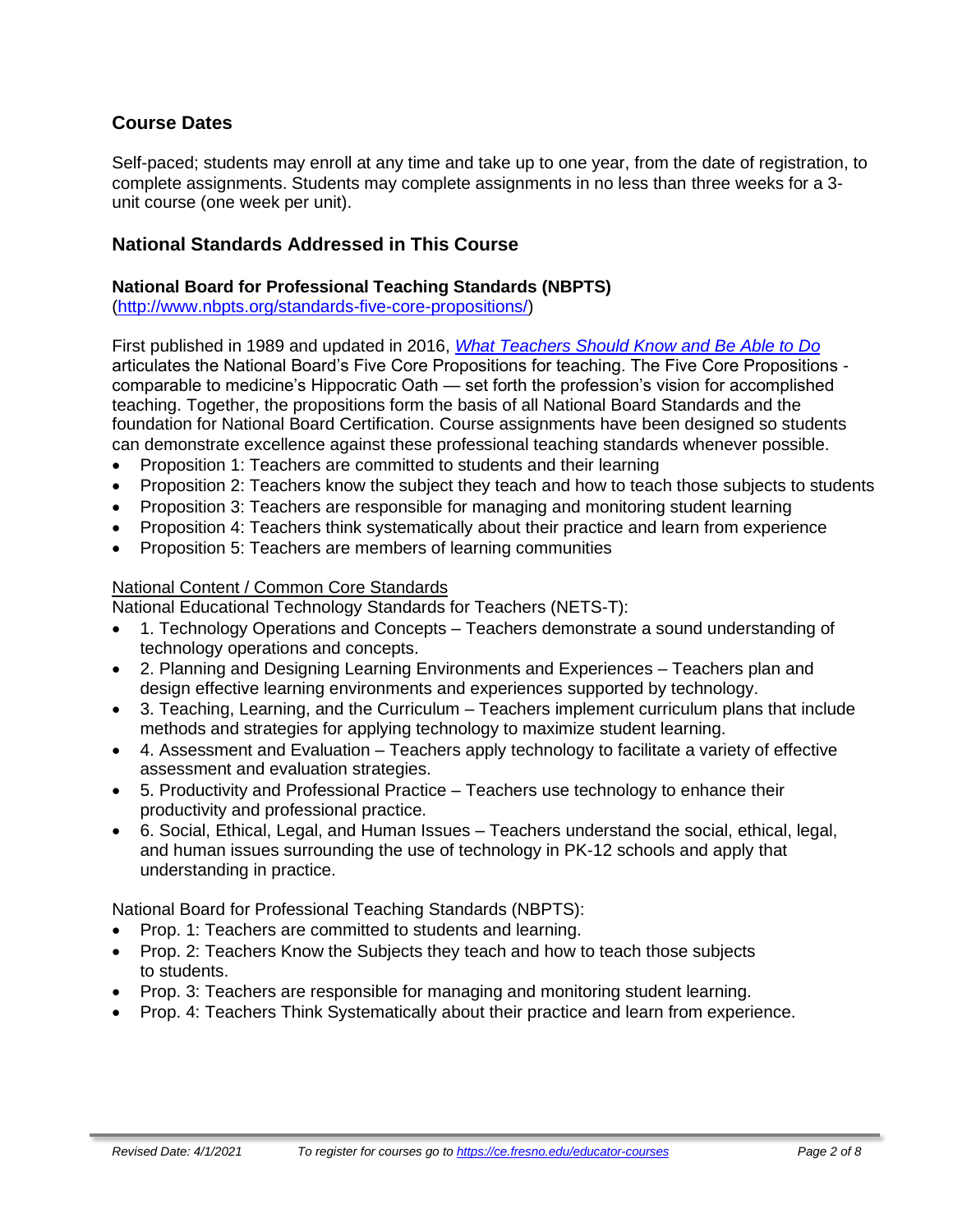# **Continuing Education Student Learning Outcomes (CE-SLO)**

| CE-SLO 1            | Demonstrate proficient written communication by articulating a clear focus,<br>synthesizing arguments, and utilizing standard formats in order to inform and<br>persuade others, and present information applicable to targeted use.                                       |
|---------------------|----------------------------------------------------------------------------------------------------------------------------------------------------------------------------------------------------------------------------------------------------------------------------|
| CE-SLO <sub>2</sub> | Demonstrate comprehension of content-specific knowledge and the ability to<br>apply it in theoretical, personal, professional, or societal contexts.                                                                                                                       |
| CE-SLO <sub>3</sub> | Reflect on their personal and professional growth and provide evidence of how<br>such reflection is utilized to manage personal and professional improvement.                                                                                                              |
| CE-SLO <sub>4</sub> | Apply critical thinking competencies by generating probing questions,<br>recognizing underlying assumptions, interpreting and evaluating relevant<br>information, and applying their understandings to the professional setting.                                           |
| CE-SLO 5            | Reflect on values that inspire high standards of professional and ethical<br>behavior as they pursue excellence in applying new learning to their chosen<br>field.                                                                                                         |
| CE-SLO 6            | Identify information needed in order to fully understand a topic or task, organize<br>that information, identify the best sources of information for a given enquiry,<br>locate and critically evaluate sources, and accurately and effectively share that<br>information. |

# **Course Student Learning Outcomes (C-SLO)**

| <b>Student Learning Outcomes for This Course</b><br>By the end of this course student will be able to:                                                                                                                                              | <b>National Standards</b><br>Addressed*     | <b>CE-SLO</b><br>Addressed** |
|-----------------------------------------------------------------------------------------------------------------------------------------------------------------------------------------------------------------------------------------------------|---------------------------------------------|------------------------------|
| Each candidate will demonstrate<br>competence in evaluating the authenticity,<br>reliability, and bias of websites and online<br>resources, using them effectively as tools<br>and resources for enhancing the teaching<br>and learning experience. | NBPTS <sub>4</sub><br>$(NETS-T 6)$          | CE <sub>2</sub>              |
| 2. Each candidate will identify and define Web<br>2.0 applications, assessing their capabilities<br>for appropriate application into their<br>classroom.                                                                                            | NBPTS 4<br><b>NETS-T 1, 5</b>               | CE <sub>2</sub>              |
| 3. Each candidate will apply National ISTE<br>Standards to lesson design, incorporating<br>technology in lessons to enhance the<br>teaching and learning experience.                                                                                | <b>NBPTS 2, 3, 4</b><br>NETS-T 1, 2, 3, & 4 | CE 1, 3                      |
| 4. Each candidate will use computer<br>applications to create an engaging online<br>learning experience aligned with standards<br>and evaluating outcomes with a rubric.                                                                            | NBPTS 3, 4<br>NETS-T 2, 3, & 4              | CE 1, 2, 6                   |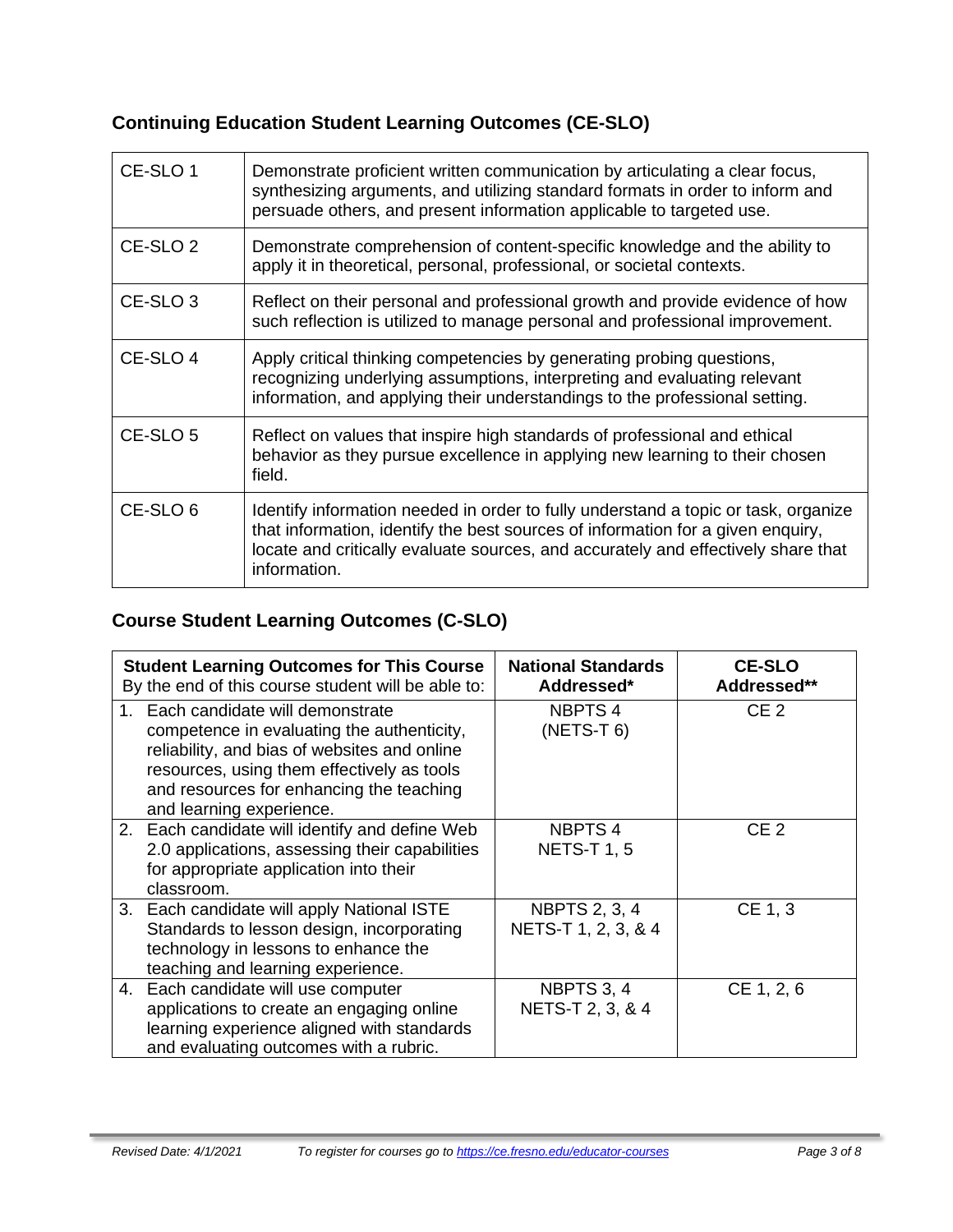|                                                                                | 5. Each candidate will develop skills and<br>strategies for identifying student needs and<br>successfully differentiating/adapting learning<br>experiences to facilitate their success. | NBPTS <sub>3</sub><br>NETS-T3 | CE 3, 4, 5 |
|--------------------------------------------------------------------------------|-----------------------------------------------------------------------------------------------------------------------------------------------------------------------------------------|-------------------------------|------------|
| 6.                                                                             | Improve creative and critical thinking skills                                                                                                                                           | <b>NBPTS 1, 4</b>             | CF 4       |
| * Dissourcedorum des soudons an National Otanglanda, Antgassand in This Oscope |                                                                                                                                                                                         |                               |            |

\* Please refer to the section on **National Standards Addressed in This Course**

\*\* Please refer to the section on **Continuing Education Program Student Learning Outcome**

# **Topics, Assignments, and Activities**

| <b>Module Title</b>                                                | <b>Module Assignments and Activities</b>                                                                                                                                                                                                                   | <b>Points</b><br><b>Possible</b><br>for Each<br><b>Assignment</b> |
|--------------------------------------------------------------------|------------------------------------------------------------------------------------------------------------------------------------------------------------------------------------------------------------------------------------------------------------|-------------------------------------------------------------------|
| <b>Welcome Module</b>                                              | Introduction video<br>$\bullet$<br><b>Course Syllabus</b><br>$\bullet$<br><b>Introduce Yourself Forum</b><br>$\bullet$                                                                                                                                     |                                                                   |
| Module $1 -$<br>Students &<br>Technology                           | Forum: Have You Been Paying Attention<br>$\bullet$<br>1.2 Forum: What Would Socrates Say?<br>$\bullet$<br>1.3 Assignment: Student Information System Invest.<br>$\bullet$<br>1.4 Assignment: Class Composition Analyses<br>$\bullet$                       | 15 pts<br>15 pts<br>20 pts<br>15 pts                              |
| Module $2 -$<br>Principles of<br><b>Differentiation</b>            | 2.1 Forum: Deciding to Teach Them All<br>$\bullet$<br>2.2 Forum: Re-Imagining Learning in the 21 <sup>st</sup> Century<br>$\bullet$<br>2.3 Forum: Tasks Before Apps Chap. 1<br>$\bullet$<br>2.4 Assignment: Web of Differentiation Strategies<br>$\bullet$ | 15 pts<br>15 pts<br>15 pts<br>20 pts                              |
| Module $3-$<br>Differentiation &<br>Technology<br><b>Resources</b> | 3.1 Forum: Credible Websites?<br>$\bullet$<br>3.2 Forum: Inquiry: Curating Digital Creation Res.<br>$\bullet$<br>3.3 Forum: Tasks Before Apps Chap. 2<br>$\bullet$<br>3.4 Forum: Edutopia Resources<br>$\bullet$                                           | 10 pts<br>15 pts<br>15 pts<br>15 pts                              |
| Module $4-$<br>Designing for<br>Differentiation with<br>Technology | 4.1 Forum: Success Begins with Effective Design<br>$\bullet$<br>4.2 Forum: Tasks Before Apps Chap. 3<br>$\bullet$<br>4.3 Forum: Tasks Before Apps Chap. 4<br>$\bullet$<br>4.4 Assignment: Using Tech to Differentiate LPs<br>$\bullet$                     | $\overline{15}$ pts<br>15 pts<br>15 pts<br>60 pts                 |
| Module $5-$<br><b>WebQuests</b>                                    | 5.1 Forum: The Learning Power of WebQuests<br>$\bullet$<br>5.2 Forum: What Makes a Good Project?<br>$\bullet$<br>5.3 Forum: Choosing your WebQuest Topic<br>$\bullet$<br>5.4 Assignment: WebQuest Research<br>$\bullet$                                    | 15 pts<br>15 pts<br>10 pts<br>20 pts                              |
| Module $6-$<br><b>Creating Your Own</b><br>WebQuest                | 6.1 Forum: Tasks Before Apps Chap. 5<br>$\bullet$<br>6.2 Forum: WebQuest Workshop<br>$\bullet$<br>6.3 Assignment: WebQuest Creation<br>$\bullet$                                                                                                           | 15 pts<br>15 pts<br>50 pts                                        |
| Course Wrap-up-<br>Grading and<br>Evaluation                       | <b>Final Reflection Forum</b><br>$\bullet$<br><b>Course Evaluation</b><br>$\bullet$<br><b>Course Completion Checklist</b><br>$\bullet$<br><b>Grade Request / Transcript Request</b><br><b>TOTAL POINTS</b>                                                 | 430 points                                                        |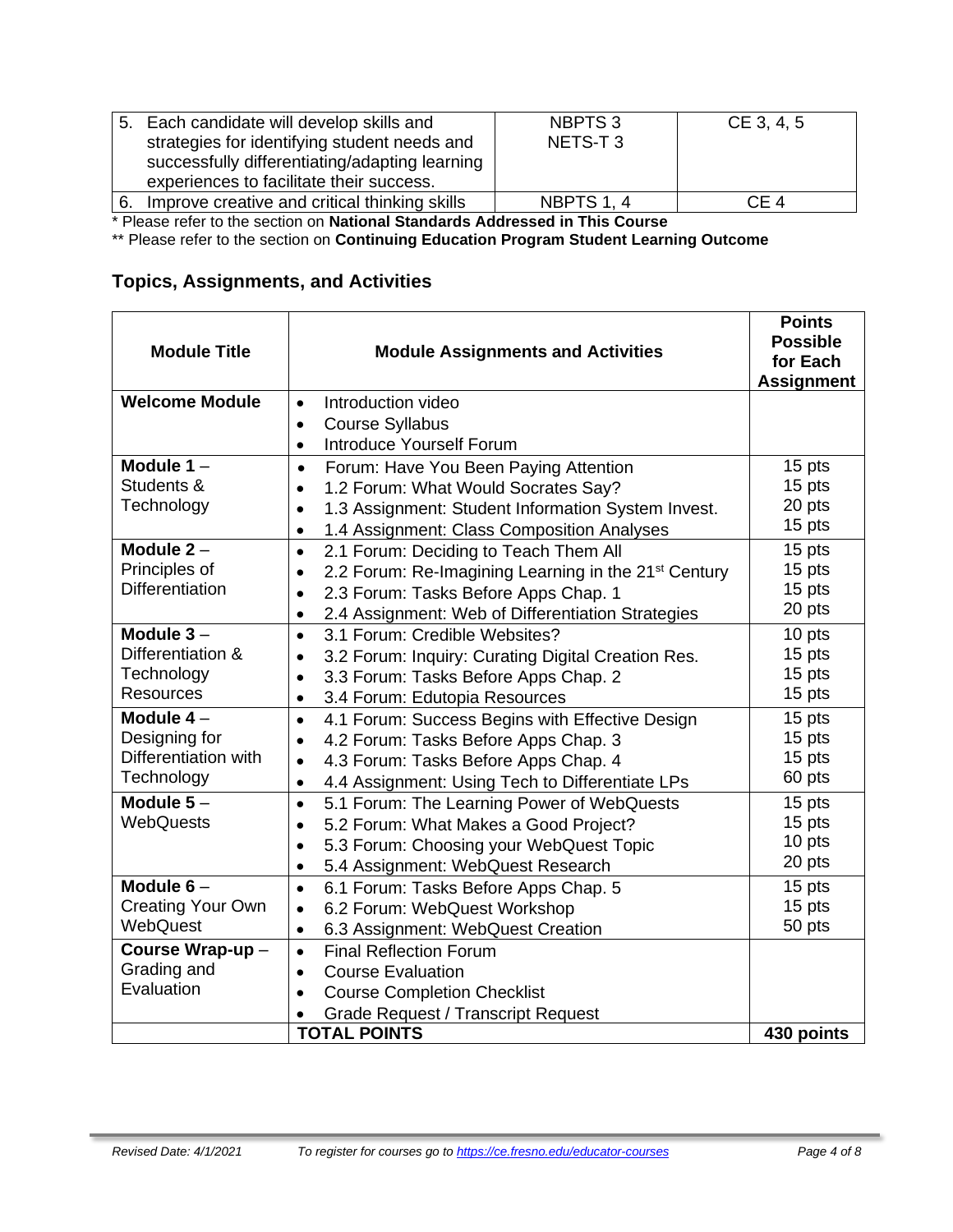# **Grading Policies, Rubrics, and Requirements for Assignments**

### **Grading Policies**

- Assignments will be graded per criteria presented in the course rubrics.
- $A = 90-100\%$  and  $B = 80-89\%$ , (anything below 80% will not receive credit.)
- The discernment between an A or a B letter grade is at the discretion of the instructor based on the quality of work submitted (see course rubrics).
- Coursework falling below a B grade will be returned with further instructions.
- All assignments must be completed to receive a grade and are expected to reflect the quality that teacher-training institutions require of professional educators. If completed assignments do not meet this standard, students will be notified with further instructions from the instructor.

| Grade     | <b>Percent</b> | <b>Description</b> | <b>Rubric</b>                                                                                                                                                                                   |
|-----------|----------------|--------------------|-------------------------------------------------------------------------------------------------------------------------------------------------------------------------------------------------|
| A         | 90-100%        | Excellent          | Meets all course / assignment requirements with<br>significant evidence of subject mastery and<br>demonstration of excellent graduate level<br>professional development scholarship.            |
| в         | 80-89%         | Very Good          | Adequately meets criteria for all course/assignment<br>requirements - demonstrates subject competency<br>with very good graduate level professional<br>development scholarship.                 |
| <b>NC</b> | Below 80%      | Unacceptable       | Does not meet the minimum criteria for all<br>course/assignment requirements and demonstrated<br>little, if any, evidence of acceptable graduate level<br>professional development scholarship. |

#### **Grading Rubrics**

#### **Writing Requirements**

- **Superior:** Writing is clear, succinct, and reflects graduate level expectations. Clearly addresses all parts of the writing task. Maintains a consistent point of view and organizational structure. Includes relevant facts, details, and explanations.
- **Standard:** Writing is acceptable with very few mistakes in grammar and spelling. Addresses most parts of the writing task. Maintains a mostly consistent point of view and organizational structure. Includes mostly relevant facts, details, and explanations.
- **Sub-standard:** Writing contains noticeable mistakes in grammar and spelling. Does not address all parts of the writing task. Lacks a consistent point of view and organizational structure. May include marginally relevant facts, details, and explanations.

#### **Lesson Plan Requirements**

- **Superior:** Instructional goals and objectives clearly stated. Instructional strategies appropriate for learning outcome(s). Method for assessing student learning and evaluating instruction is clearly delineated and authentic. All materials necessary for student and teacher to complete lesson clearly listed.
- **Standard:** Instructional goals and objectives are stated but are not easy to understand. Some instructional strategies are appropriate for learning outcome(s). Method for assessing student learning and evaluating instruction is present. Most materials necessary for student and teacher to complete lesson are listed.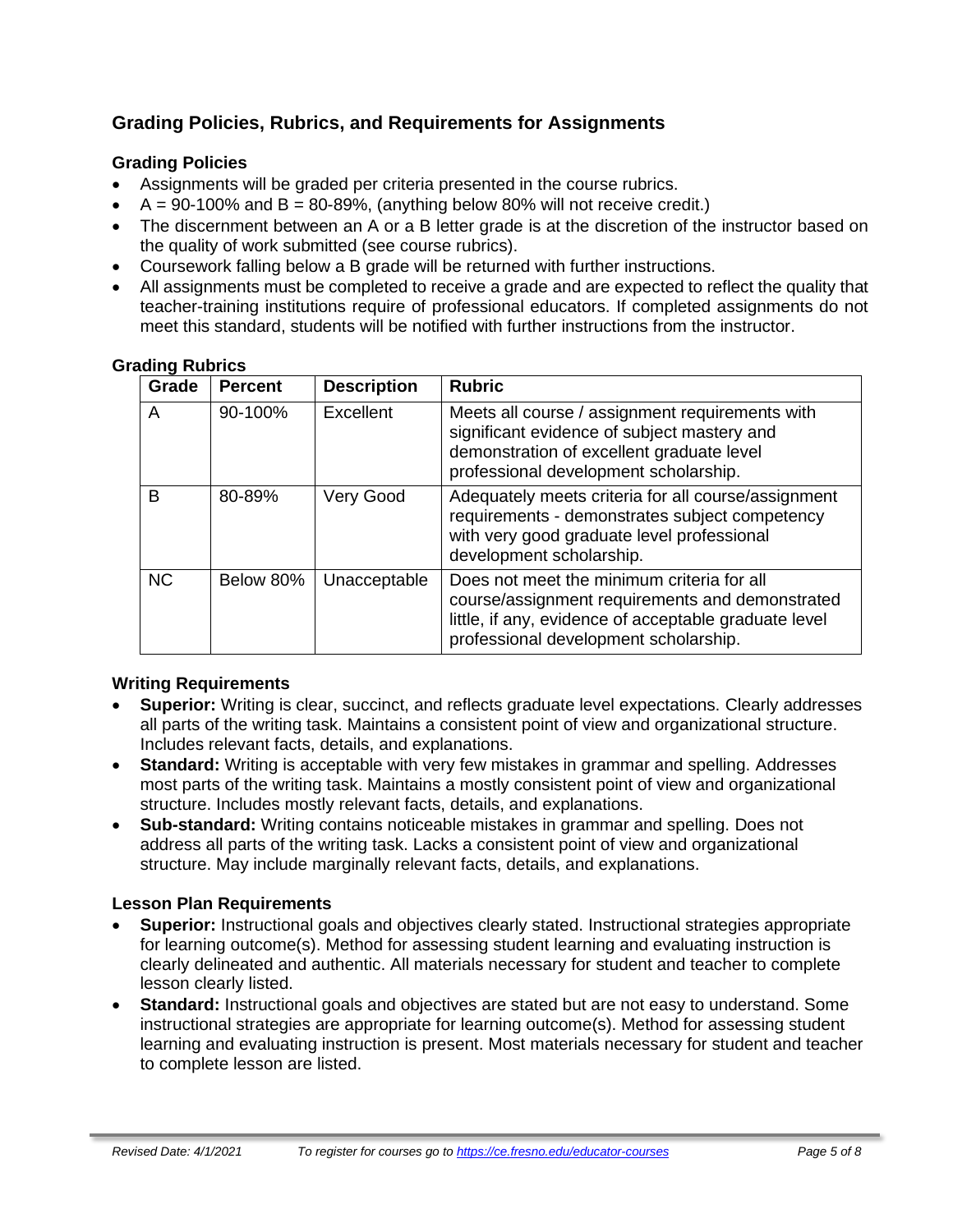• **Sub-standard:** Instructional goals and objectives are not stated. Learners cannot tell what is expected of them. Instructional strategies are missing or strategies used are inappropriate. Method for assessing student learning and evaluating instruction is missing. Materials necessary for student and teacher to complete lesson are missing.

# **Instructor/Student Contact Information**

Throughout the course participants will be communicating with the instructor and their classmates on a regular basis using asynchronous discussion forums. Students are provided with instructor contact information in the event they want to make email or phone contact. In addition, students are encouraged to email or phone the instructor at any time. Students will also receive feedback on the required assignments as they are submitted.

# **Forums**

Participation is an important expectation of this course and all online courses. Online discussions promote reflection and analysis while allowing students to appreciate and evaluate positions that others express. While students may not be engaging with the same students throughout this course, they will be expected to offer comments, questions, and replies to the discussion question whenever possible. The faculty role in the discussion forum is that of an observer and facilitator.

# **Coursework Hours**

Based on the Carnegie Unit standard, a unit of graduate credit measures academic credit based on the number of hours the student is engaged in learning. This includes all time spent on the course: reading the textbook, watching videos, listening to audio lessons, researching topics, writing papers, creating projects, developing lesson plans, posting to discussion boards, etc. Coursework offered for FPU Continuing Education graduate credit adheres to 45 hours per semester unit for the 900-level courses. Therefore, a student will spend approximately 135 hours on a typical 3-unit course.

# **Services for Students with Disabilities**

Students with disabilities are eligible for reasonable accommodations in their academic work in all classes. In order to receive assistance, the student with a disability must provide the Academic Support Center with documentation, which describes the specific disability. The documentation must be from a qualified professional in the area of the disability (i.e. psychologist, physician or educational diagnostician). Students with disabilities should contact the Academic Support Center to discuss academic and other needs as soon as they are diagnosed with a disability. Once documentation is on file, arrangements for reasonable accommodations can be made. For more information and for downloadable forms, please go to [https://www.fresno.edu/students/academic](https://www.fresno.edu/students/academic-support/services-students-disabilities)[support/services-students-disabilities.](https://www.fresno.edu/students/academic-support/services-students-disabilities)

# **Plagiarism and Academic Honesty**

All people participating in the educational process at Fresno Pacific University are expected to pursue honesty and integrity in all aspects of their academic work. Academic dishonesty, including plagiarism, will be handled per the procedures set forth in the Fresno Pacific University Catalogue <https://www.fresno.edu/students/registrars-office/academic-catalogs>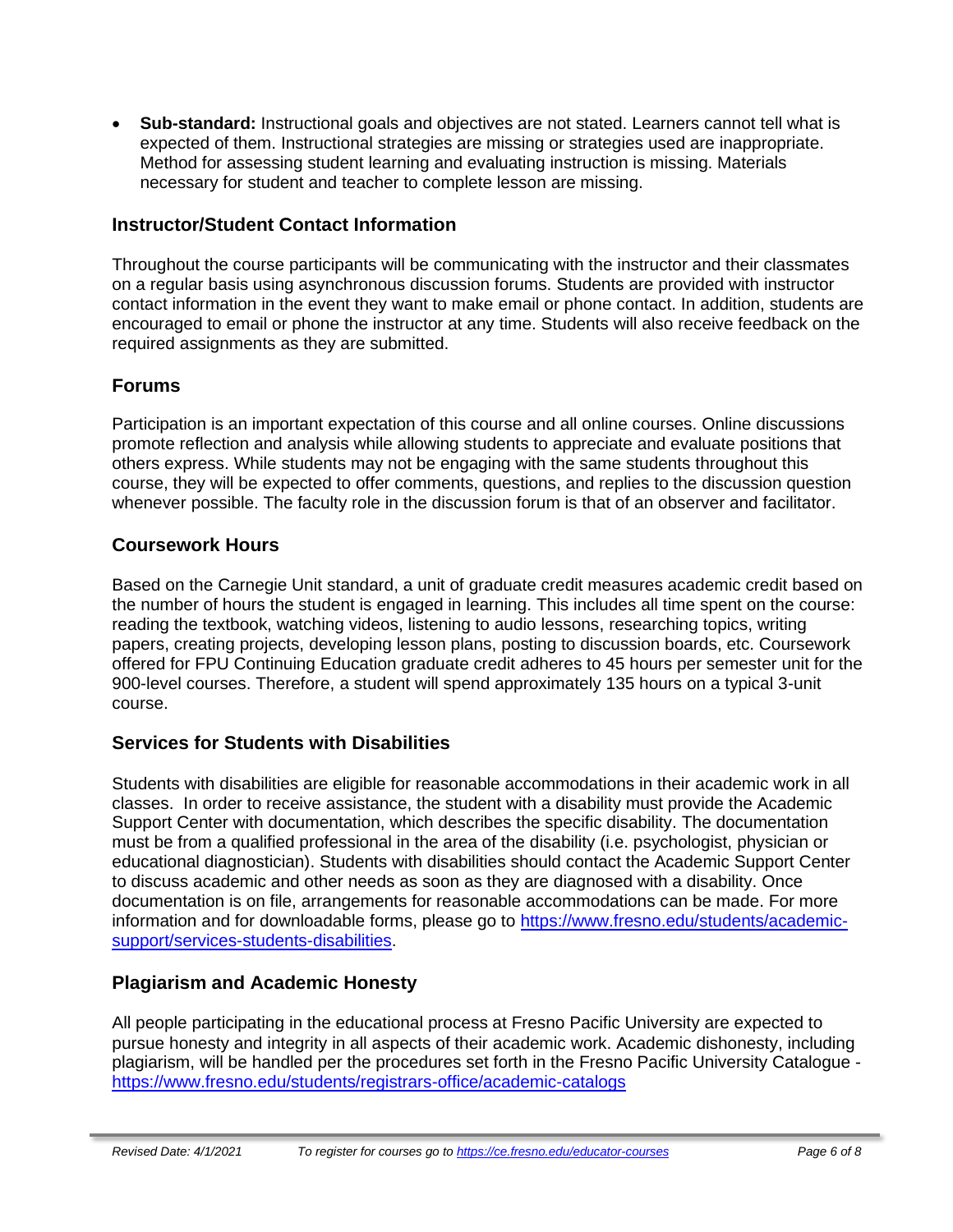# **Technology Requirements**

To successfully complete the course requirements, course participants will need Internet access, can send and receive email, know how to manage simple files in a word processing program, and have a basic understanding of the Internet. Please remember that the instructor is not able to offer technical support. If you need technical support, please contact your Internet Service Provider.

**Moodle:** This course will be delivered totally online. Moodle is a learning management system that provides students access to online resources, documents, graded assignments, quizzes, discussion forums, etc. Moodle is easy to learn and has a friendly user interface. To learn more about Moodle, go to [https://docs.moodle.org/33/en/Student\\_FAQ.](https://docs.moodle.org/33/en/Student_FAQ) There are also some student tutorials on the Center for Online Learning website at Fresno Pacific University - [https://col.fresno.edu/student.](https://col.fresno.edu/student)

**Moodle Site Login and Passwords:** Students will need to have internet access to log onto [https://ce-connect.fresno.edu.](https://ce-connect.fresno.edu/) The username and password numbers for Moodle access will be sent to you by the university using the email address you submitted at the time of registration. The instructor will then contact you with a welcome communication. If you need help with your username and password recovery, please contact the Continuing Education office at (800) 372- 5505 or (559) 453-2000 during regular office hours - Mon-Fri 8:00 am to 5:00 pm. or email them at [prof.dev@fresno.edu.](mailto:prof.dev@fresno.edu)

**Getting Help with Moodle:** If you need help with Moodle, please contact the Center for Online Learning (COL), by telephone or the website. Help by phone (559) 453-3460 is available Mon-Thurs 8:00 am to 8:00 pm and on Fridays from 8:00 am to 5:00 pm, or by filling out a "Request Services" form at [https://col.fresno.edu/contact/request-services.](https://col.fresno.edu/contact/request-services) Please identify that you are with the "School = Continuing Education".

# **Final Course Grade and Transcripts**

When all work for the course has been completed, students will need to logon to the Continuing Education website [\(https://ce.fresno.edu/my-account\)](https://ce.fresno.edu/my-account) and "Request Final Grade". Once the instructor receives the requests and submits the grade online, students may log back in to view their Final Grade Report or order transcripts online. Please allow at least two weeks for the final grade to be posted. For more information, see the Continuing Education Policies and Procedures at [https://ce.fresno.edu/ce-policies-and-procedures.](https://ce.fresno.edu/ce-policies-and-procedures)

# **University Policies and Procedures**

Students are responsible for becoming familiar with the information presented in the Academic Catalog and for knowing and observing all policies and procedures related to their participation in the university community. A summary of university policies may be found on the university website at [https://www.fresno.edu/students/registrars-office/academic-catalogs.](https://www.fresno.edu/students/registrars-office/academic-catalogs)

# **Fresno Pacific University Student Learning Outcomes (FPU-SLO)**

| FPU-SLO1 | Student Learning Outcomes Oral Communication: Students will exhibit            |
|----------|--------------------------------------------------------------------------------|
|          | clear, engaging, and confident oral communication $-$ in both individual and   |
|          | group settings – and will critically evaluate content and delivery components. |